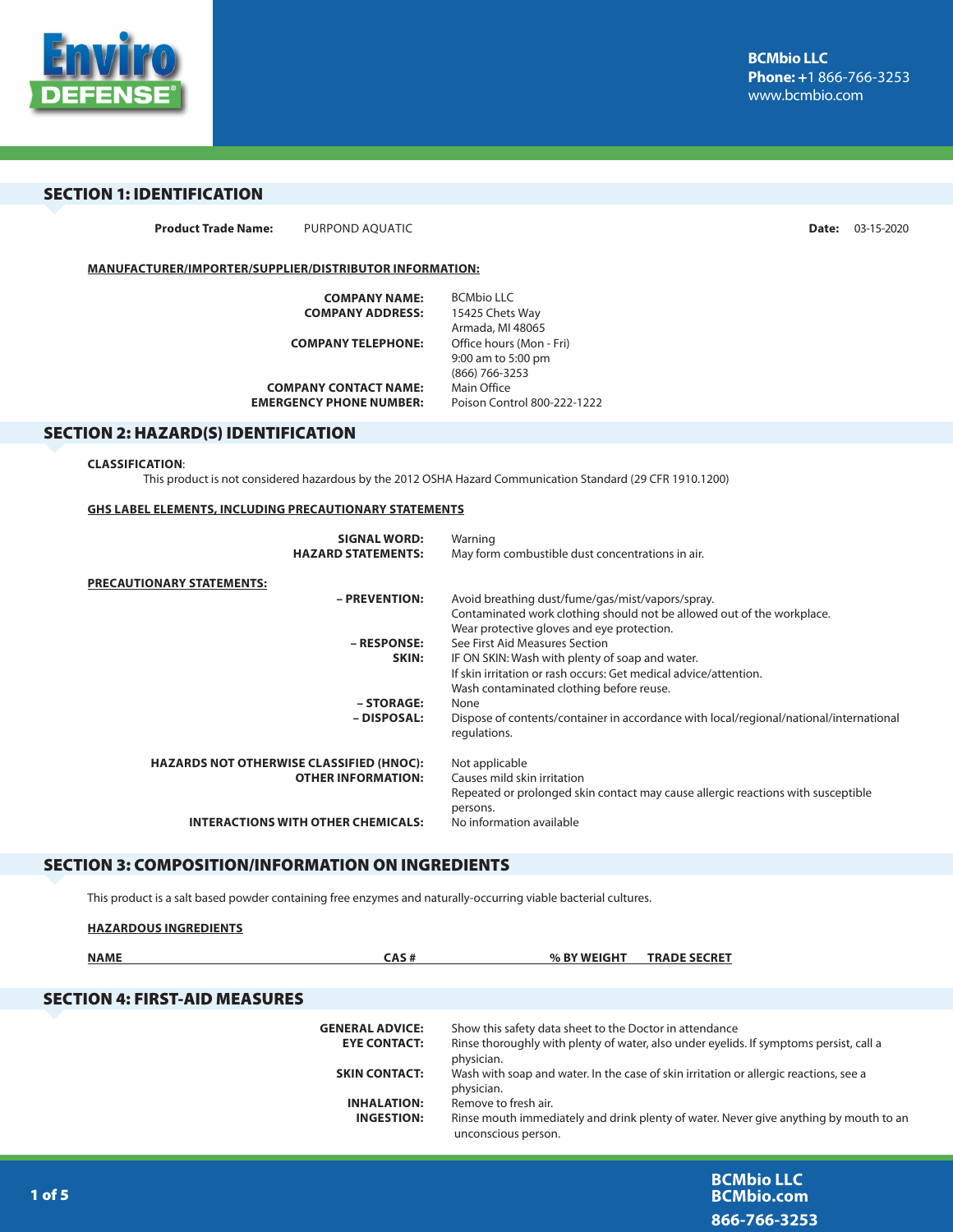

# PurPond Aqua**tic** *Safety Data Sheet*

| <b>MOST IMPORTANT SYMPTOMS AND EFFECTS, BOTH</b><br><b>ACUTE AND DELAYED:</b>                                             | None                                                                                                                                                                                   |
|---------------------------------------------------------------------------------------------------------------------------|----------------------------------------------------------------------------------------------------------------------------------------------------------------------------------------|
| INDICATION OF ANY IMMEDIATE MEDICAL ATTENTION<br>AND SPECIAL TREATMENT NEEDED:                                            | Notes to Physician: None                                                                                                                                                               |
| <b>SECTION 5: FIRE-FIGHTING MEASURES</b>                                                                                  |                                                                                                                                                                                        |
|                                                                                                                           |                                                                                                                                                                                        |
| <b>SUITABLE EXTINGUISHING MEDIA:</b>                                                                                      | Use extinguishing measures that are appropriate to local circumstances and the<br>surrounding environment.                                                                             |
| <b>UNSUITABLE EXTINGUISHING MEDIA:</b><br><b>SPECIFIC HAZARDS ARISING FROM THE CHEMICAL:</b><br><b>UNIFORM FIRE CODE:</b> | CAUTION: Use of water spray when fighting fire may be inefficient.<br>None<br>None                                                                                                     |
| <b>HAZARDOUS COMBUSTION PRODUCTS:</b>                                                                                     | Carbon oxides.                                                                                                                                                                         |
| <b>EXPLOSION DATA:</b>                                                                                                    |                                                                                                                                                                                        |
| <b>SENSITIVITY TO MECHANICAL IMPACT:</b><br><b>SENSITIVITY TO STATIC DISCHARGE:</b>                                       | No<br>No                                                                                                                                                                               |
| <b>PROTECTIVE EQUIPMENT AND PRECAUTIONS</b><br><b>FOR FIREFIGHTERS:</b>                                                   | As in any fire, wear self-contained breathing apparatus, pressure-demand, MSHA/NIOSH<br>(approved or equivalent) and full protective gear.                                             |
| <b>SECTION 6: ACCIDENTAL RELEASE MEASURES</b>                                                                             |                                                                                                                                                                                        |
| <b>PERSONAL PRECAUTIONS, PROTECTIVE EQUIPMENT AND EMERGENCY PROCEDURES:</b>                                               |                                                                                                                                                                                        |
|                                                                                                                           |                                                                                                                                                                                        |
| <b>PERSONAL PRECAUTIONS:</b><br><b>ENVIRONMENTAL PRECAUTIONS:</b>                                                         | Avoid contact with skin and eyes<br>Refer to protective measures listed in Sections 7 and 8                                                                                            |
| <b>METHODS AND MATERIAL FOR CONTAINMENT AND CLEANING UP:</b>                                                              |                                                                                                                                                                                        |
| <b>CONTAINMENT:</b><br><b>CLEANING UP:</b>                                                                                | Prevent further leakage or spillage if safe to do so.<br>Pick up and transfer to properly labelled containers.                                                                         |
| <b>SECTION 7: HANDLING AND STORAGE</b>                                                                                    |                                                                                                                                                                                        |
| <b>PRECAUTIONS FOR SAFE HANDLING:</b>                                                                                     |                                                                                                                                                                                        |
| <b>HANDLING:</b>                                                                                                          | Handle in accordance with good industrial hygiene and safety practices. Avoid contact<br>with skin and eyes.                                                                           |
| <b>CONDITIONS FOR SAFE STORAGE, INCLUDING ANY INCOMPATIBILITIES:</b>                                                      |                                                                                                                                                                                        |
| <b>STORAGE:</b><br><b>INCOMPATIBLE PRODUCTS:</b>                                                                          | Keep container tightly closed.<br>Strong acids and alkalis, and strong oxidizing agents may react with product and<br>de-nature stable enzymes and inactivate bacterial cultures.      |
| <b>SECTION 8: EXPOSURE CONTROLS/PERSONAL PROTECTION</b>                                                                   |                                                                                                                                                                                        |
| <b>CONTROL PARAMETERS:</b>                                                                                                |                                                                                                                                                                                        |
| <b>EXPOSURE GUIDELINES:</b>                                                                                               | This product, as supplied, does not contain any hazardous materials with occupational                                                                                                  |
| <b>OTHER EXPOSURE GUIDELINES:</b>                                                                                         | exposure limits established by the region-specific regulatory bodies.<br>Vacated limits revoked by the Court of Appeals decision in AFL-CIO v. OSHA, 965 F.2d 962<br>(11th Cir., 1992) |
| <b>APPROPRIATE ENGINEERING CONTROLS:</b>                                                                                  |                                                                                                                                                                                        |
| <b>ENGINEERING MEASURES:</b>                                                                                              | Showers, Eyewash stations, Ventilation systems.                                                                                                                                        |
|                                                                                                                           |                                                                                                                                                                                        |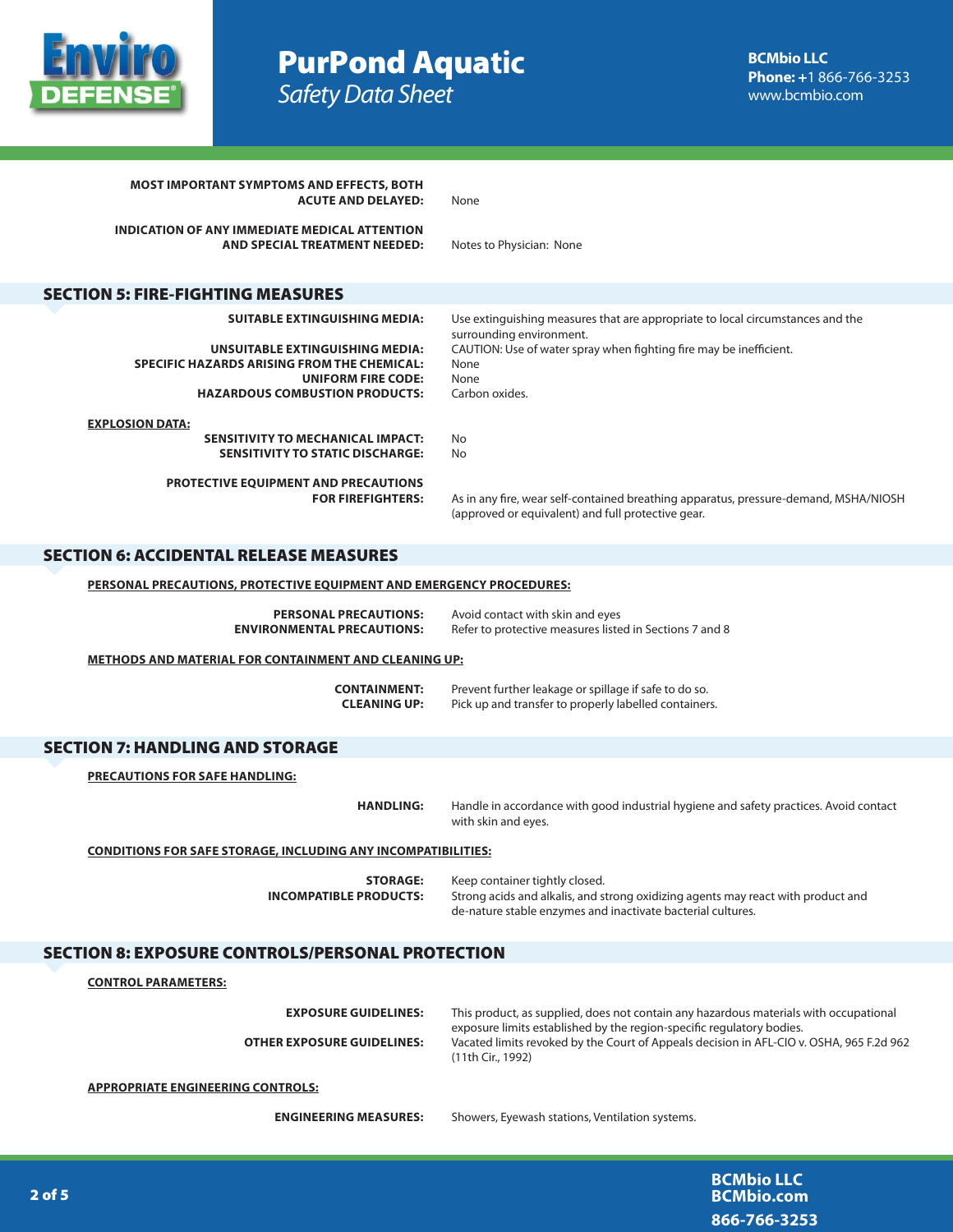

# PurPond Aqua**tic** *Safety Data Sheet*

### **INDIVIDUAL PROTECTION MEASURES, SUCH AS PERSONAL PROTECTIVE EQUIPMENT:**

| <b>EYE/FACE PROTECTION:</b>      | None required for consumer use. If powder generation is likely to occur, wear safety<br>glasses and a dust mask.                                                            |
|----------------------------------|-----------------------------------------------------------------------------------------------------------------------------------------------------------------------------|
| <b>SKIN AND BODY PROTECTION:</b> | None required for consumer use. Repeated or prolonged contact: Wear protective<br>gloves and protective clothing.                                                           |
| <b>RESPIRATORY PROTECTION:</b>   | No protective equipment is needed under normal use conditions. If exposure limits<br>are exceeded or irritation is experienced, ventilation and evacuation may be required. |
| <b>HYGIENE MEASURES:</b>         | Handle in accordance with good industrial hygiene and safety practices. Take off<br>contaminated clothing and wash before reuse.                                            |
|                                  |                                                                                                                                                                             |

## SECTION 9: PHYSICAL AND CHEMICAL PROPERTIES

| Powder or Tablet         |
|--------------------------|
| Off-white                |
| Characteristic           |
| No information available |
| None                     |
| No data available        |
| None                     |
| None                     |
| No data available        |
| None                     |
| No data available        |
| No data available        |
| No data available        |
| No data available        |
| Dispersible              |
| No data available        |
|                          |
| No data available        |
| No data available        |
| No data available        |
| Negligible               |
|                          |

## SECTION 10: STABILITY AND REACTIVITY

| <b>REACTIVITY:</b>                         | No data available.                                                                                                                              |
|--------------------------------------------|-------------------------------------------------------------------------------------------------------------------------------------------------|
| <b>CHEMICAL STABILITY:</b>                 | Stable under recommended storage conditions.                                                                                                    |
| <b>POSSIBILITY OF HAZARDOUS REACTIONS:</b> | None under normal processing.                                                                                                                   |
| <b>HAZARDOUS POLYMERIZATION:</b>           | Hazardous polymerization does not occur.                                                                                                        |
| <b>CONDITIONS TO AVOID:</b>                | Do not exposed to extreme temperatures for long periods of time. Close containers<br>when not in use.                                           |
| <b>INCOMPATIBLE MATERIALS:</b>             | Strong acids and alkalis, and strong oxidizing agents may react with product and<br>de-nature stable enzymes and inactivate bacterial cultures. |
| <b>HAZARDOUS DECOMPOSITION PRODUCTS:</b>   | Carbon oxides.                                                                                                                                  |

## SECTION 11: TOXICOLOGICAL INFORMATION

**INFORMATION ON LIKELY ROUTES OF EXPOSURE: PRODUCT INFORMATION**

**COMPONENT INFORMATION:** No information available.

**INHALATION:** Specific test data for the mixture is not available. **EYE CONTACT:** Specific test data for the mixture is not available.<br>**SKIN CONTACT:** Specific test data for the mixture is not available. Specific test data for the mixture is not available. **INGESTION:** Specific test data for the mixture is not available.

**INFORMATION ON TOXICOLOGICAL EFFECTS:**

**SYMPTOMS:** None known.

**BCMbio LLC BCMbio.com 866-766-3253**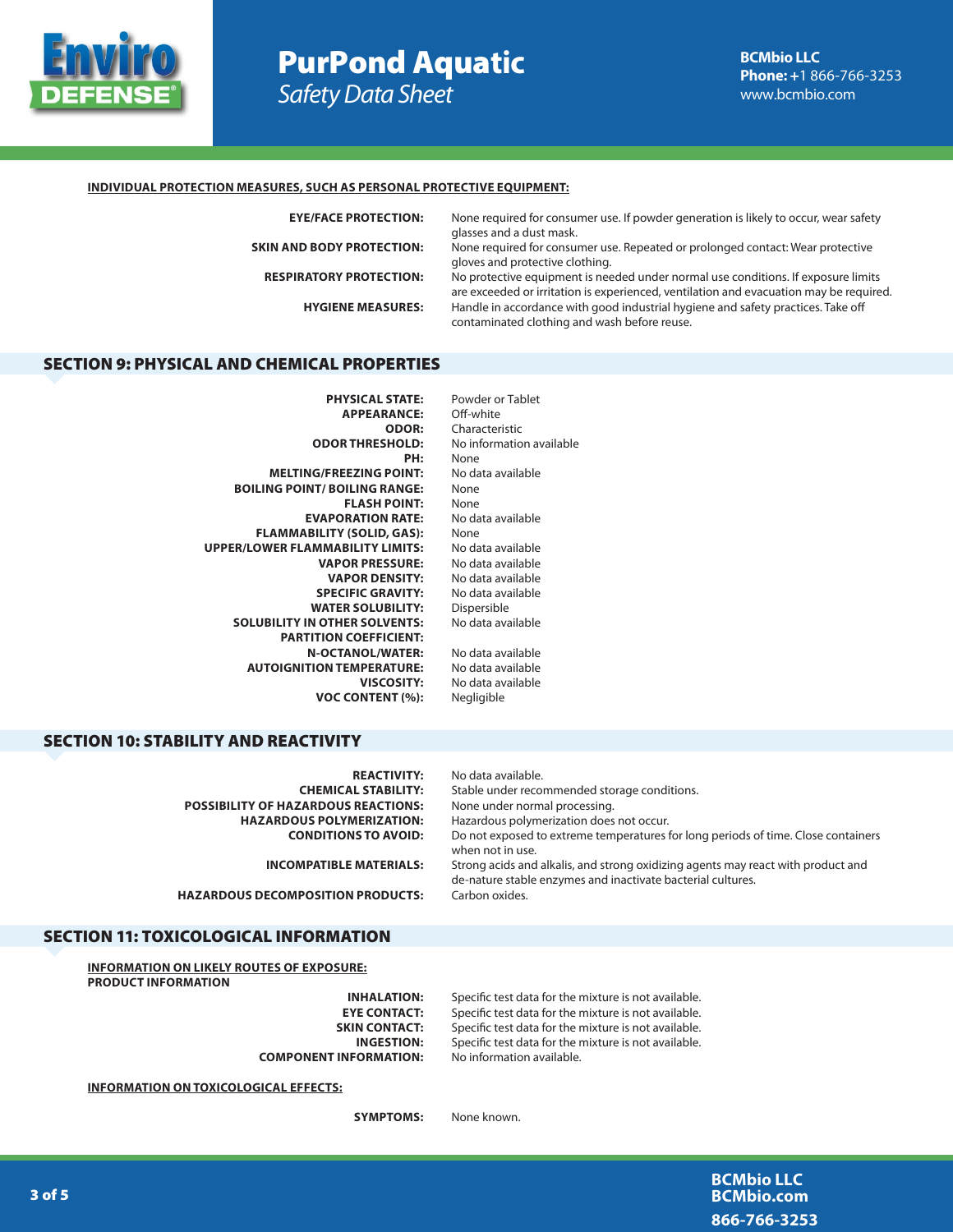

# PurPond Aqua**tic** *Safety Data Sheet*

#### **DELAYED AND IMMEDIATE EFFECTS AS WELL AS CHRONIC EFFECTS FROM SHORT AND LONG-TERM EXPOSURE:**

**MUTAGENIC EFFECTS:** No information available. **REPRODUCTIVE TOXICITY:** No information available.<br>**STOT – SINGLE EXPOSURE:** No information available. **STOT – SINGLE EXPOSURE: STOT – REPEATED EXPOSURE:** No information available. **TARGET ORGAN EFFECTS:** Skin.<br>**ASPIRATION HAZARD:** No ir **NUMERICAL MEASURES OF TOXICITY:** Not applicable

**SENSITIZATION:** No information available. **CARCINOGENICITY:** Contains no ingredient listed as a carcinogen. **CHRONIC TOXICITY:** No known effect based on available information. **No information available.** 

## SECTION 12: ECOLOGICAL INFORMATION

**ECO-TOXICITY, PERSISTENCE AND DEGRADABILITY,** 

**AND BIOACCUMULATION:** This product is not expected to be dangerous to the environment with respect to mobility, persistency and biodegradability, bio-accumulative potential, aquatic toxicity, and other data related to eco-toxicity.

**OTHER ADVERSE EFFECTS:** None known.

#### SECTION 13: DISPOSAL CONSIDERATIONS

### **WASTE TREATMENT METHODS**

#### **DISPOSAL METHODS**:

This material, as supplied, is not a hazardous waste according to Federal Regulations (40 CFR 261). This material could become a hazardous waste if it is mixed with or otherwise comes in contact with a hazardous waste, if chemical additions are made to this material, or if the material is processed or otherwise altered . Consult 40 CFR 261 to determine whether the altered material is a hazardous waste. Consult with the appropriate State, Regional, or Local regulations for additional requirements.

#### **CONTAMINATED PACKAGING**:

Dispose of contents/containers in accordance with local regulations.

## SECTION 14: TRANSPORT INFORMATION

| DOT:                         | Not Regulated |
|------------------------------|---------------|
| <b>PROPER SHIPPING NAME:</b> | Not Regulated |
| <b>HAZARD CLASS:</b>         | N/A           |
|                              |               |
| <b>TDG:</b>                  | Not Regulated |
| MEX:                         | Not Regulated |
| ICAO:                        | Not Regulated |
| IATA:                        | Not Regulated |
| <b>IMDG/IMO:</b>             | Not Regulated |
| <b>RID:</b>                  | Not Regulated |
| ADR:                         | Not Regulated |
| ADN:                         | Not Regulated |

## SECTION 15: REGULATORY INFORMATION

**INTERNATIONAL INVENTORIES**

**TSCA:** Complies **DSL:** All components are listed either on the DSL or NDSL

*TSCA – United States Toxic Substances Control Act – Section 8(b) Inventory DSL/NDSL – Canadian Domestic Substances List/Non-Domestic Substances List*

### **US FEDERAL REGULATIONS**

**SARA 313**:

Section 313 of Title III of the Superfund Amendments and Reauthorization Act of 1986 (SARA). This product does not contain any chemicals which are subject to the reporting requirements of the Act and Title 40 of the Code of Federal Regulations, Part 372

> **BCMbio LLC BCMbio.com 866-766-3253**